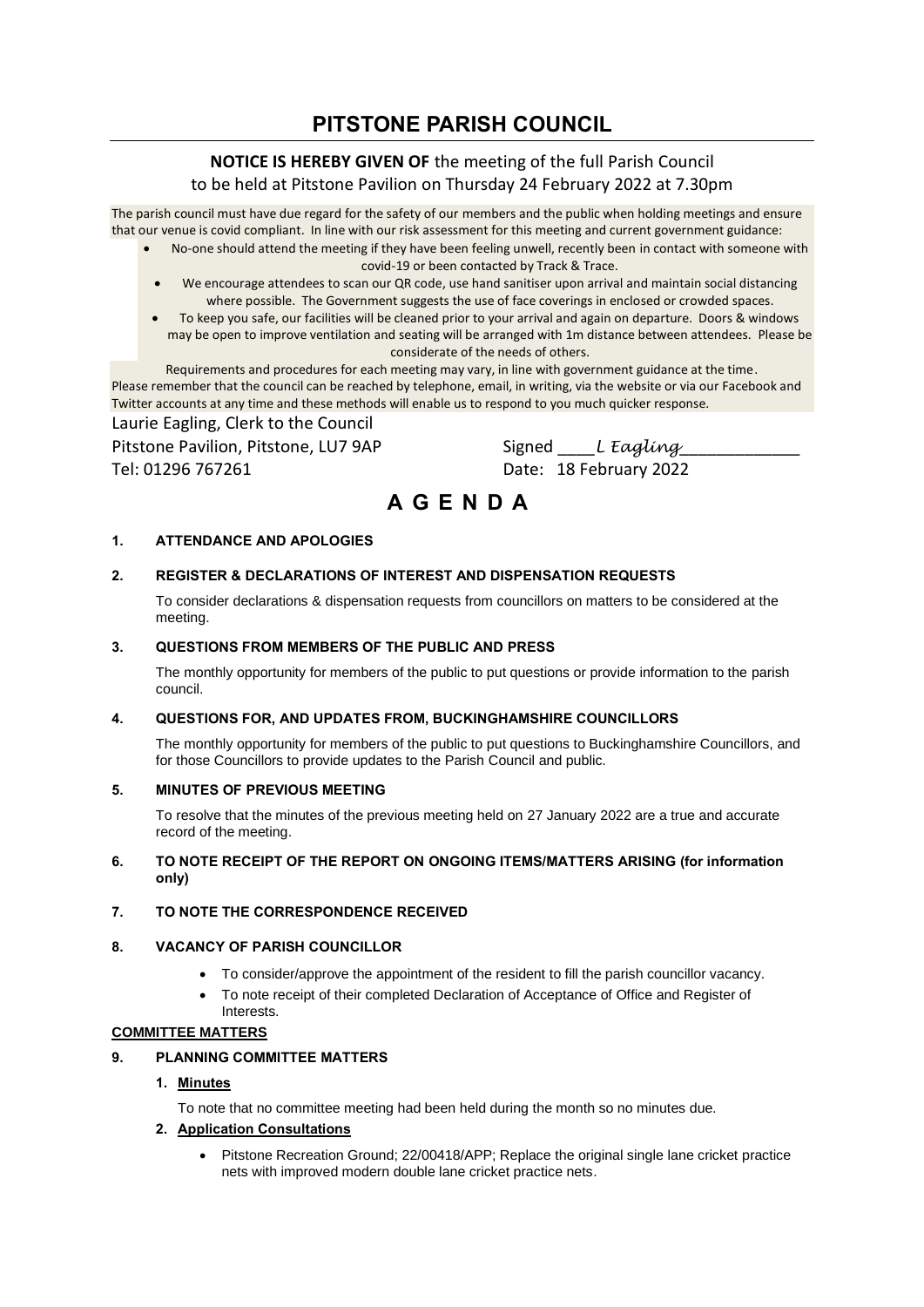## **3. Decisions notified by Buckinghamshire Council**

• Mill View Groomsby Drive Ivinghoe, 21/02346/APP; Demolish existing rear conservatory and raised patio. Erect single storey rear extension in place of conservatory and new office at lower ground level with patio above. Replace all existing windows and add solar panels on rear elevation: BC approved.

## **4. Applications outstanding with Buckinghamshire Council**

Rear of the Bell (Haldi), Land to The South of Marsworth Road and The West Of Vicarage Way (PDA commercial areas), 1 Beacon Court, Plot C on Westfield Road, Morton House at 9 Beacon Court.

## **5. Enforcement**

27 Campbell Lane (20/00443/CONB) – Enforcement notice issued. Must be restored to original conditions by 1/2/22. However, will now be awaiting outcome of appeal, see below.

## **6. Appeals outstanding with Planning Inspectorate**

- Land off Cheddington Road, Pitstone; 21/00908/APP; Appeal Ref: 21/00064/NONDET; Planning Inspectorate Ref: APP/J0405/W/21/3276552. Appeal to be determined by Planning Inspectorate (PI) for non-determination.
- 27 Campbell Lane; Enforcement ref: 20/00443/CONB, Appeal ref: 21/00078/ENFNOT; Planning Inspectorate Ref: APP/J0405/C/21/3285648. Appeal to be determined by Planning Inspectorate (PI) relating to the issue of the enforcement notice.

## **7. Other**

To further application consultations have been received relating to the 2 commercial areas within the Nicholas King Homes development (22/00452/APP for the restaurant/pub site and 22/00451/APP for the nursery site). These will be considered at a Planning Committee meeting convened for 10/3/22.

## **10. SPORTS AND LEISURE COMMITTEE AND RELATED MATTERS**

- 1. To note receipt of the draft minutes of the sports & leisure committee meeting held on 10/2/22.
- 2. To consider requirements of ACE/BT line upgrade arising from OpenReach analogue switchoff.
- 3. To appoint contractor to fully service TMVs at pavilion and approve further disinfection and water sample re-test recommended by GES.
- 4. To consider/appoint contractor to replace the damaged sections of guttering at the pavilion.
- 5. To note outcome of confidential matter referred by Recreation Ground Charity.

## **11. STAFFING COMMITTEE AND RECRUITMENT MATTERS**

- 1. To note that no staffing committee meeting had been held during the month so no minutes/report due.
- 2. To approve change to administration of overtime payments to align with HMRC and contracts.
- 3. To note the update on NJC Pay Award for 2021-22.
- 4. To consider/approve how to move forward re PPP Editor vacancy.

## **CHARITY MATTERS**

## **12. PITSTONE PARISH CHARITY MATTERS**

To note that the next Parish Charity meeting was scheduled for 24/2/22.

## **13. PITSTONE RECREATION CHARITY MATTERS**

To note that the next Recreation Ground Charity meeting was scheduled for 24/2/22.

## **WORKING PARTY MATTERS**

## **14. PITSTONE YOUTH CAFÉ MATTERS**

To note updates re youth café and introductory event with Brookmead School.

## **15. PITSTONE DEVELOPMENT AREA**

- 1. To note the update relating to NKH remedial works re MUGA / Car Park / Pitstone Memorial Hall Charity.
- 2. To note that the MUGA is being utilised by personal trainers and consider any actions arising.
- 3. To note that the car park is being utilised by residents and consider any actions arising.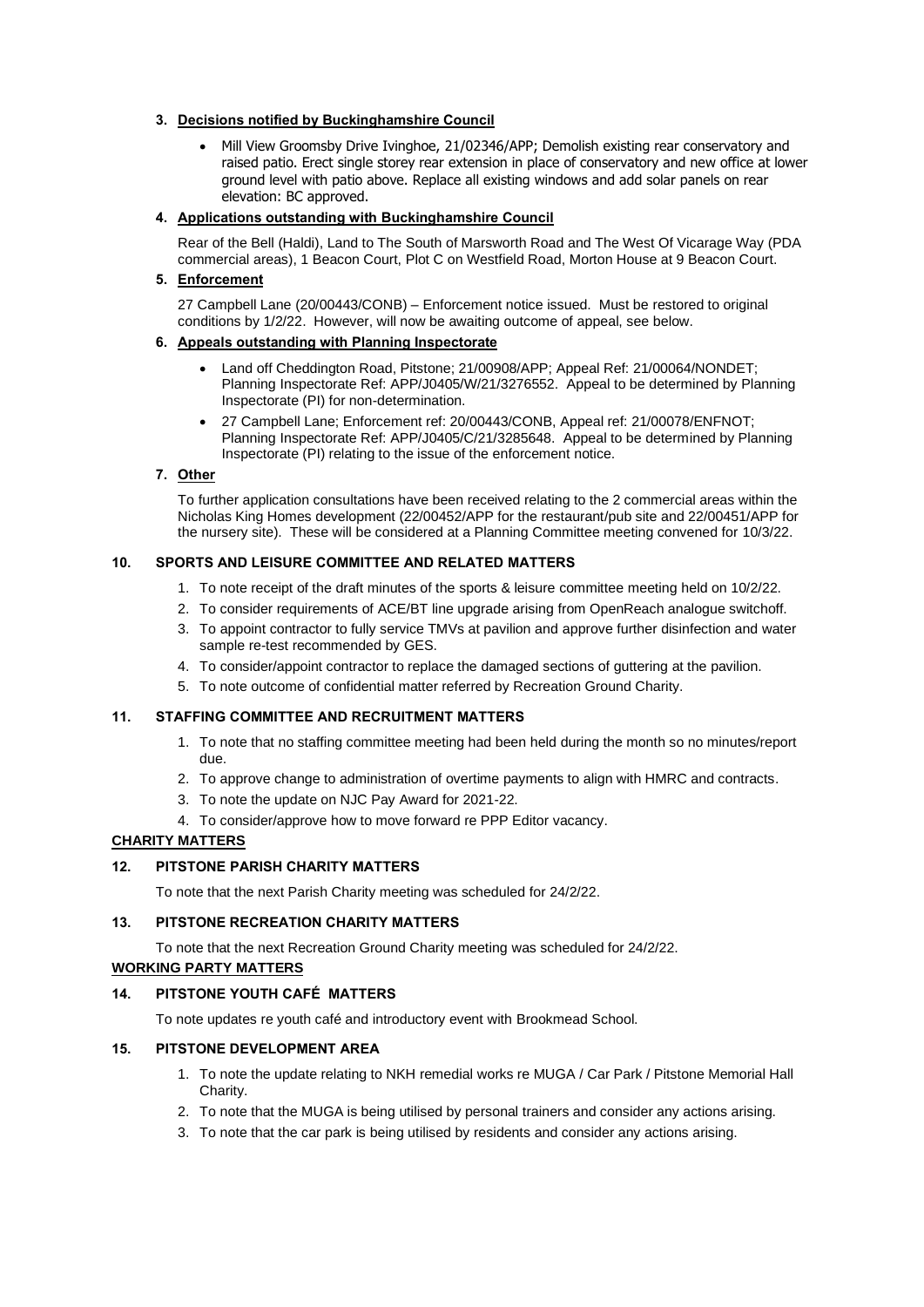#### **OTHER MATTERS**

## **16. DEVOLVED SERVICE MATTERS**

- 1. To consider/approve issue of Hedge Cutting Notice in respect of path by letterbox at The Crescent.
- 2. To note planting of three trees in Marsworth Road verge by Buckinghamshire Council and amend to devolved service contract with local contractor arising.

#### **17. PITSTONE SKATE PARK AND CONNECTING PATHS**

- 1. To note progress update with construction. Estimated completion by 6/4/22.
- 2. To consider proposals for skate park 'opening' event.

### **18. PITSTONE COMMUNITY CAR SCHEME**

To complete the annual review and approve the updated suite of policy documents.

#### **19. COMMUNITY BROADBAND / FIBRE TO PROPERTY**

To receive update on project. To consider/approve costs of printing for leaflet & banner and discuss mechanism for delivery/timing.

#### **20. HIGHWAYS**

### **1. Pitstone and Ivinghoe Safety Scheme works by Brookmead School**

To note that the next presentation from BC/TfB took place on 9/2/22. Next update 23/3/22.

#### **2. To note receipt of the latest mVAS reports.**

#### **21. CONSULTATIONS**

To note receipt of the Luton Rising consultation relating to expansion of Luton Airport – consideration of response to be scheduled on March agenda (following consultation events).

## **22. POLICIES**

To conduct annual review of Policy on the Reporting of Meetings of the Council and approve.

#### **23. EVENTS**

To consider/approve the event application for Party in the Park, 16 July 2022, and determine any matters or fees arising on behalf of the Local Authority.

#### **24. 2022 CHILDREN'S COMPETITION**

To consider/determine the type and format of any children's competition for this year.

#### **25. PARISH ASSEMBLY 19-5-22**

To consider draft agenda/speakers/materials and determine means of distribution, refreshment logistics etc.

#### **26. BUCKINGHAMSHIRE COUNCIL OPEN SPACE**

To consider the offer proposed by Buckinghamshire Council and determine actions arising.

#### **27. GREAT BRITISH SPRING CLEAN 25/3/22-10/4/22**

To consider promoting to residents and extent of support could provide.

## **28. ISSUES RAISED BY MEMBERS OF THE PUBLIC**

- 1. To note the response from Buckinghamshire Council regarding the open space by Hever Close.
- 2. To note feedback from VAHT re additional Glebe Close bench.
- 3. To note any subsequent requests that will be tabled on the next agenda.

### **29. FINANCIAL MATTERS**

- 1. To note receipt of the post-grant report from Pitstone Memorial Hall Charity re roof repairs.
- 2. To note any further feedback from BC regarding Rushendon Furlong S106 issue.
- 3. To approve monthly staff overtime payments.
- 4. To note complaint raised with Npower re UMS contract migration.